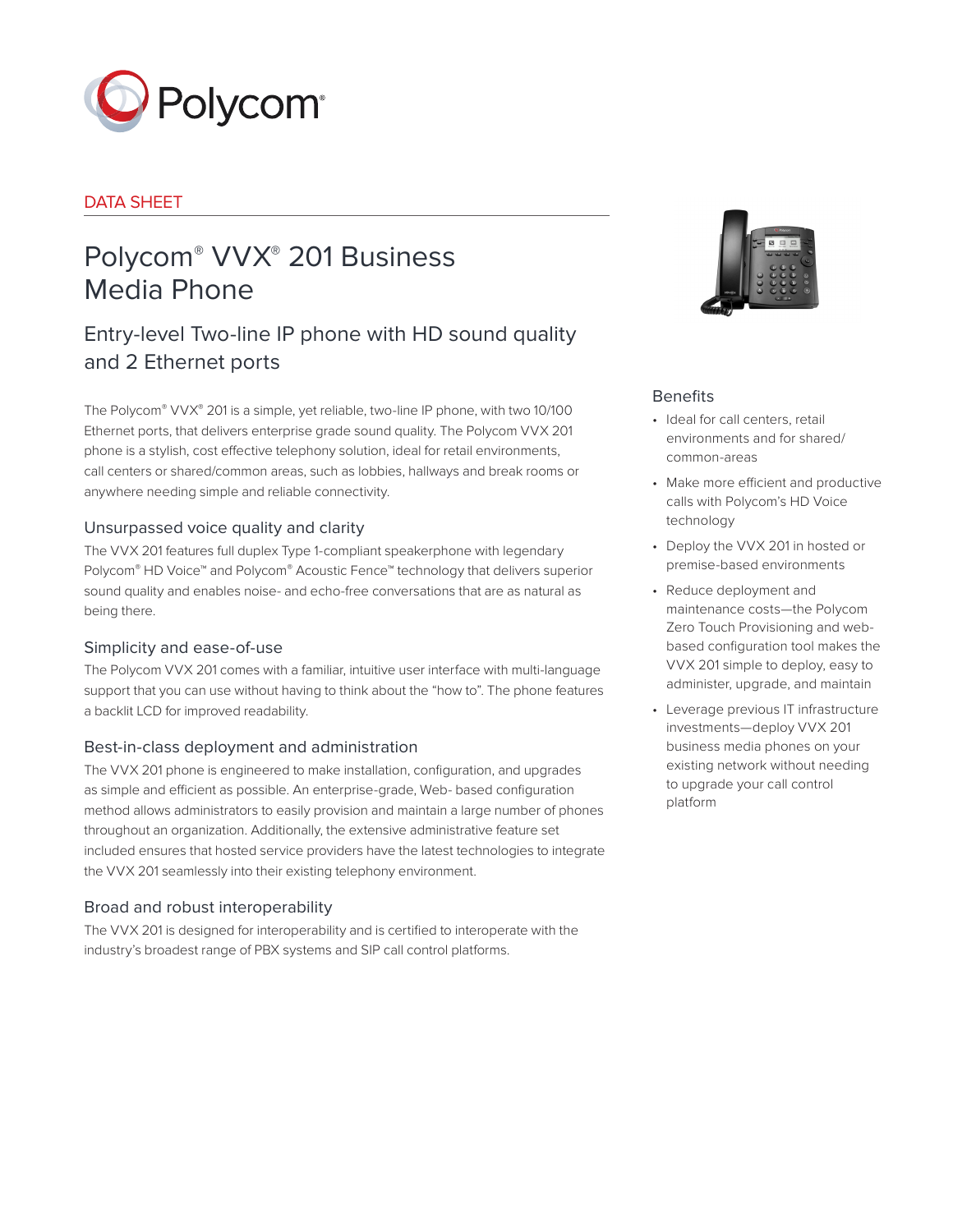## Polycom VVX 201 Specifications

#### User interface features

- 2.5 in Graphical Backlit LCD (132 x 64) resolution
- Voicemail support
- Reversible deskstand/wallmount
- Unicode UTF-8 character support. Multilingual user interface including Chinese, Danish, Dutch, English (Canada/ US/UK), French, German, Italian, Japanese, Korean, Norwegian, Polish, Portuguese, Russian, Slovenian, Spanish, and Swedish

#### Feature keys

- 4 context-sensitive "soft" keys
- 2 line keys with bi-color (red/green) LED
- "Home" feature key
- 4-way navigation key cluster with center "Select" key
- 2 volume control keys
- Dedicated hold key
- Dedicated headset key
- Dedicated hands-free speakerphone key
- Dedicated microphone mute key

#### Audio features

- Polycom HD Voice technology delivers life-like voice quality for each audio pathhandset, the hands-free speakerphone, and the optional headset
- Polycom® Acoustic Clarity™ technology providing full-duplex conversations, acoustic echo cancellation and background noise suppression
- Type 1 compliant (IEEE 1329 full duplex)
- Frequency response 150 Hz 7 kHz for hands-free speakerphone, handset and optional headset mode
- Codecs: G.711 (A-law and μ-law), G.729AB, G.722 (HD Voice), iLBC
- Individual volume settings with visual feedback for each audio path
- Voice activity detection
- Comfort noise generation
- DTMF tone generation (RFC 2833 and in-band)
- Low-delay audio packet transmission
- Adaptive jitter buffers
- Packet loss concealment

#### Headset and handset compatibility

- Dedicated RJ-9 headset port
- Hearing aid compatibility to ITU-T P.370 and TIA 504A standards
- Compliant with ADA Section 508 Subpart B 1194.23 (all)
- Hearing aid compatible (HAC) handset for

magnetic coupling to hearing aids

• Compatible with commercially-available TTY adapter equipment

#### Call handling features<sup>1</sup>

- 2 SIP identities (registrations)
- 2 programmable line keys
- Shared call/bridged line appearance
- Flexible line appearance (one or two line keys can be assigned for each registration)
- Distinctive incoming call treatment/call waiting
- Call timer and call waiting
- Call transfer, hold, divert (forward), pickup
- Called, calling, connected party information
- Local three-way audio conferencing
- One-touch speed dial, redial
- Remote missed call notification
- Do not disturb function
- Electronic hook switch capable
- Local configurable digit map/dial plan

#### Open Application Platform

- Supports Polycom Apps SDK and API for third- party business and personal applications<sup>2</sup>
- Bundled with Polycom UC Software:
	- Corporate Directory Access using LDAP
- Visual Conference Management

#### Network and provisioning

- SIP Protocol Support
- SDP
- IETF SIP (RFC 3261 and companion RFCs)
- Two-port Ethernet switch
- 10/100Base-TX across LAN and PC Ports
- Manual or dynamic host configuration protocol (DHCP) network setup
- Time and date synchronization using **SNTP**
- FTP/FTPS/TFTP/HTTP/HTTPS serverbased central provisioning for mass deployments
- Provisioning and call server redundancy supported
- QoS Support IEEE 802.1p/Q tagging (VLAN), Layer 3 TOS and Diffserv/DSCP
- VLAN CDP, DHCP VLAN discovery, LLDP-MED for VLAN discovery
- Network Address Translation (NAT) – support for static configuration and "Keep-Alive" SIP signaling
- RTCP and RTP support
- Event logging
- Syslog
- Hardware diagnostics
- Status and statistics reporting
- TCP
- UDP
- DNS-SRV
- IPv4 and IPv6

#### Security

- 802.1X Authentication and EAPOL
- Media encryption via SRTP
- Transport Layer Security (TLS)
- Encrypted configuration files
- Digest authentication
- Password login
- Support for URL syntax with password for boot server address
- HTTPS secure provisioning
- Support for signed software executables

#### Power

- Built-in auto sensing IEEE 802.3af Power over
- Ethernet (Class 2)
- External Universal AC Adapter (optional, 12V 6W DC)

#### Approvals

• FCC Part 15 (CFR 47) Class B

• EN61000-3-2; EN61000-3-3

• CAN/CSA C22.2 No 60950-1

- ICES-003 Class B
- EN55022 Class B
- CISPR22 Class B
- VCCI Class B

• NZ Telepermit • UAE TRA • Australia RCM • ROHS compliant

• EN55024

• ICASA • CITC  $•$  ANATEL  $3$ • Customs Union3

• KCC3  $-$  TAA $3$ • CCC3 Safety • UL 60950-1 • CE Mark

• EN 60950-1 • IEC 60950-1 • AS/NZS 60950-1